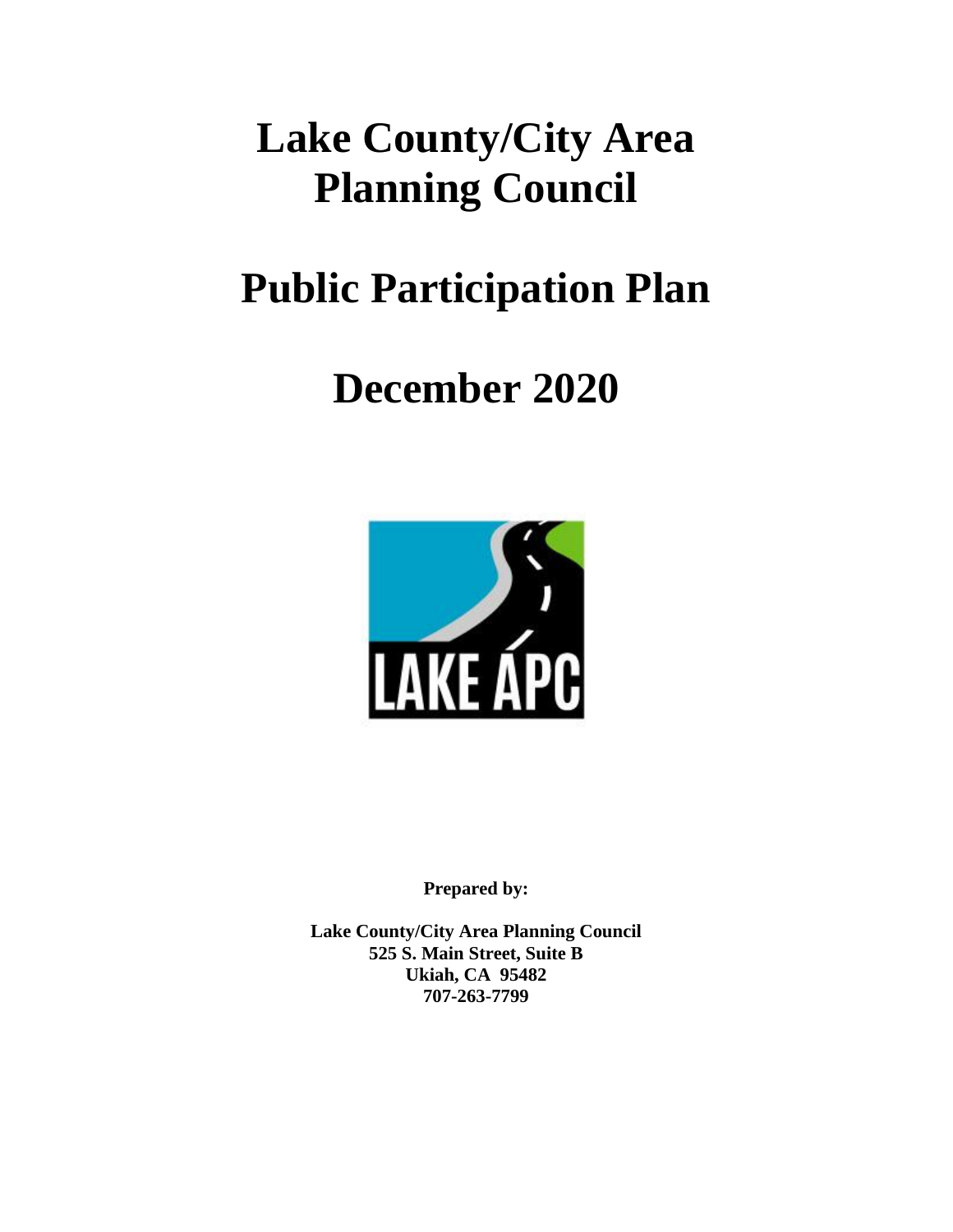## **INTRODUCTION**

### **Background**

The Lake County/City Area Planning Council (APC) is the Regional Transportation Planning Agency (RTPA) for the Lake County region. First established in 1972 by a Joint Powers Agreement, the LC/CAPC now consists of eight members—two members of the Lake County Board of Supervisors, two council members from the City of Lakeport, two council members from the City of Clearlake, and two at large citizen members appointed by the Board of Supervisors.

### **Region**

The region served by the Lake County/City Area Planning Council transportation planning activities exists totally within the boundaries of Lake County. Lake County lies within the northern extension of California's Coastal Ranges. These mountains are characterized by a series of southeast to northwest trending ridges which are separated occasionally by narrow valleys. Lake County is bounded by Mendocino County on the west, Sonoma and Napa Counties to the south and Yolo, Colusa and Glenn Counties on the east. State Highway 20 connects the area with both U.S. 101 and Interstate 5. The County's most prominent geographical feature is Clear Lake, which covers approximately five percent of the county's land area. The northern third of the county is largely unoccupied, much of it lying within the Mendocino National Forest. Mountains are also predominant in the southern one third of Lake County.

The California Department of Finance places Lake County's population at 64,040. This includes a population of 45,066 within the unincorporated areas of the county and an incorporated population of 18,974. Clearlake is the larger of the two incorporated cities, with a population of 14,297. The City of Lakeport has a population of 4,677.

Lake County is a sparsely developed rural area. The bulk of the population is clustered in small areas around the shores of Clear Lake and in the Middletown/Hidden Valley Lake area in the south of the county.

### **Federal Transportation Bill Requirements**

The 2005 federal transportation bill, Safe, Accountable, Flexible and Efficient Transportation Equity Act – A Legacy for Users (SAFETEA-LU), emphasized the importance of public participation as part of the transportation planning process. The bill established the requirement for a public participation plan to be used by Regional Transportation Planning Agencies in their planning processes. These requirements were included in the current federal transportation bill, the Fixing America's Surface Transportation (FAST) Act, passed in 2015.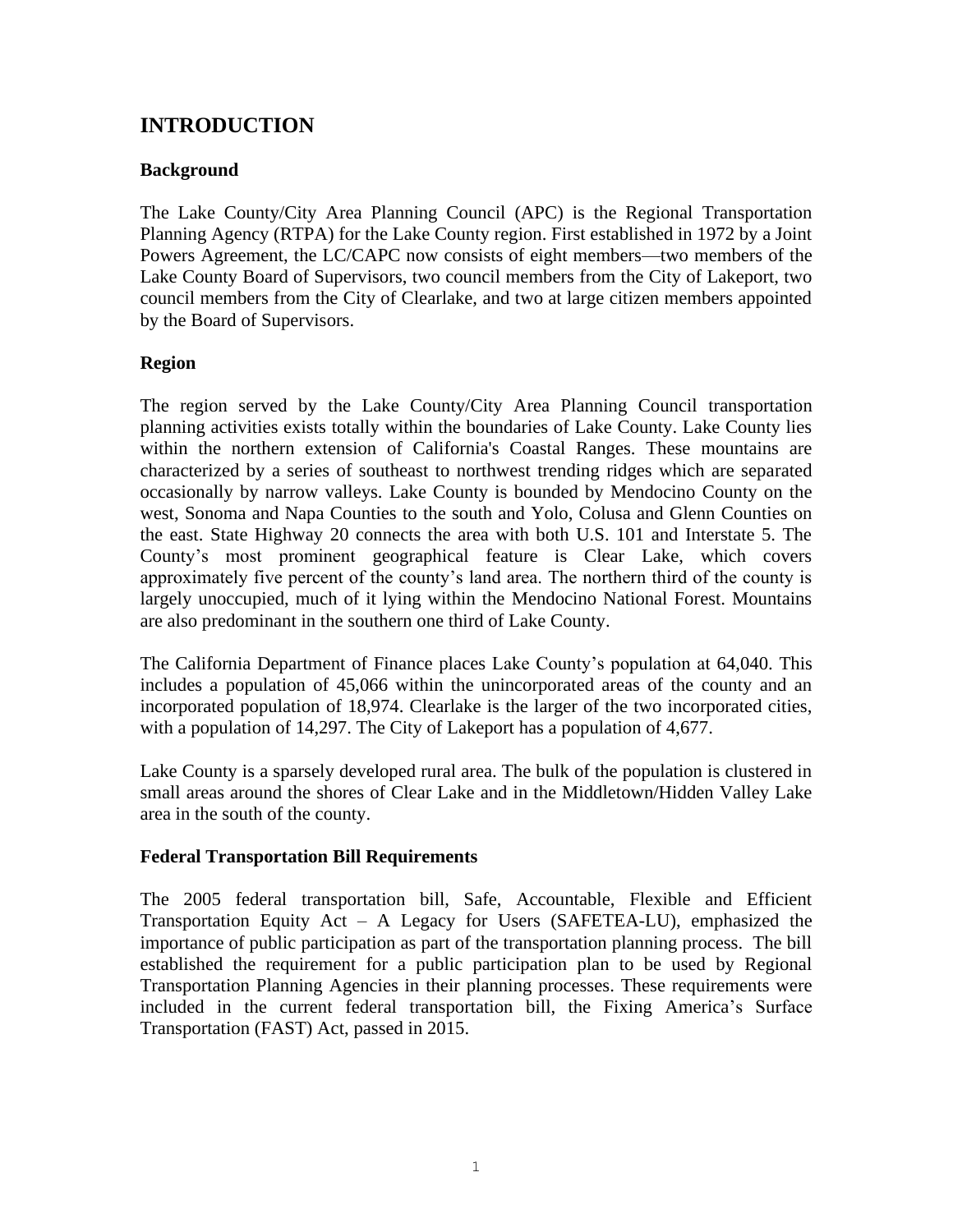#### **Purpose of This Plan**

The APC recognizes the importance of public participation as well as interagency and intergovernmental participation. Without input and involvement from members of the public, 2 affected agencies, community groups, and other interested parties it would be difficult to develop a transportation program that effectively meets the needs of the county and its communities.

This plan will provide a clear directive for the public participation activities of the APC, particularly as they pertain to the agency's primary responsibilities, which include development and implementation of the following:

- Regional Transportation Plan (RTP)
- Regional Transportation Improvement Program (RTIP)
- Annual Overall Work Program (OWP)
- Administration of Transit Development Act (TDA) funds
- Federal and state grant programs
- Coordinated Human Transportation Plan
- Transit studies
- Area transportation plans
- Special projects

## **ADVISORY COMMITTEES**

Three standing committees aid the Area Planning Council in performing its transportation planning functions.

Executive Committee: The Council may appoint an Executive Committee consisting of the Chair, the Vice Chair and a third council member from a city, the County, or Member-at-Large. The Executive Committee may carry on the administrative and executive functions of the Council between regular meetings of the Council. The Executive Committee may also be used to oversee the personnel budget and policy issues and make recommendations to the full Council. The Council shall attempt to appoint members to the Executive Committee that reflect a balance between city and County representation.

The Executive Committee reserves the right to hold executive sessions at any time to consider the employment of, or dismissal of, any public officer, independent contractor, or employee of the Council. Such executive sessions, if held, shall comply with all provisions of the Brown Act as set forth in the Government Code of the State of California.

Policy Advisory Committee (PAC): The PAC shall consist of the eight (8) Council members and one representative of the California Department of Transportation (Caltrans). The Council's agendas shall be structured such that the Caltrans representative, as a member of the PAC, shall have a vote on all matters dealing with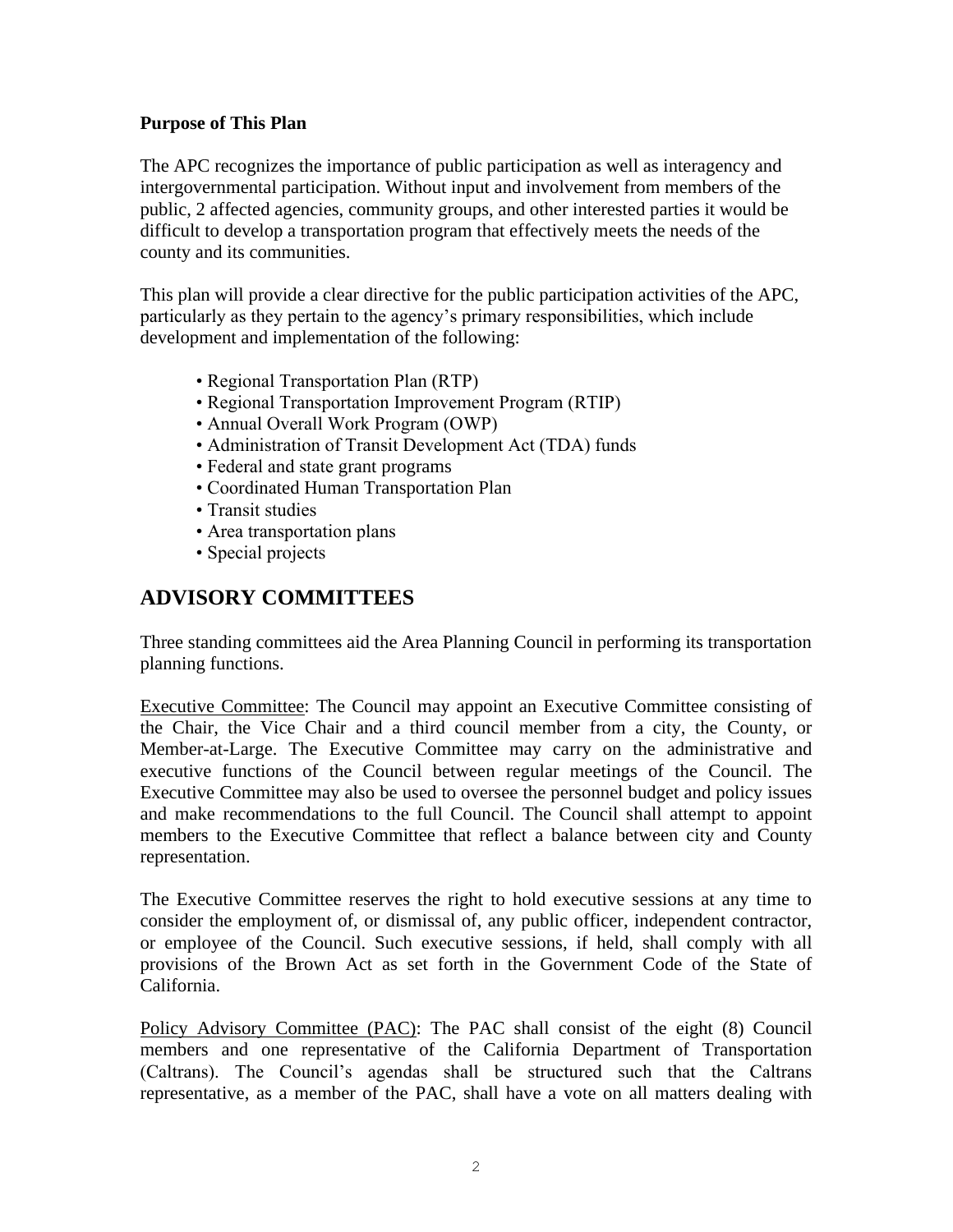transportation.

Technical Advisory Committee (TAC): The TAC shall consist of the Director of Public Works of Lake County, the Community Development Directors of Lake County and the cities of Clearlake and Lakeport, the City Engineers or Public Works Directors of Clearlake and Lakeport, the Commander of the Lake County Office of the California Highway Patrol, a representative from the Lake Transit Authority, and a transportation planner from the Caltrans District 1 Office, or authorized technical representatives from any of these noted agencies, for a total of nine (9) voting members. If a vote is required, and a quorum is not present, a motion must pass with a two-thirds majority of those members present voting in the affirmative.

The Lake APC seeks the TAC's professional expertise as an independent technical committee. Lake APC recognizes that the TAC is to review material presented before it and make recommendations to the Council. Lake APC also recognizes that, although the impact of the TAC's recommendations on an individual constituent agency may be a factor, the decision-making process must remain a combination of technical information and individual TAC members' education, experience, and professional judgement. Recommendations to the Council shall remain focused on improvement of the transportation system based on technical considerations.

The Lake APC Executive Director or his/her authorized representative shall have the responsibility of chairing the TAC and ensuring that the TAC's recommendations are reported to the Council.

Social Services Transportation Advisory Council (SSTAC) The purpose of the SSTAC is to advise the Lake APC on matters involving the needs of the transit dependent and transit disadvantaged, including the elderly, disabled and persons of limited means. The SSTAC shall consist of a representative of potential transit users 60 years of age or older, a potential transit user who is disabled, two representatives of local service providers for seniors, two representatives of local service providers for the disabled, a representative from a local social service provider for persons of limited means and two representatives from the local Consolidated Transportation Services Agency (CTSA), for a total of nine (9) voting members.

Additional committees are formed on an as needed basis, typically to advise on a particular project or serve a specific function, such as a study advisory group.

## **PUBLIC & AGENCY PARTICIPATION GOALS & STRATEGIES**

**Goal 1:** Provide all interested parties and agencies reasonable opportunities for involvement in the transportation planning process.

Strategy 1.1: Provide adequate public notice of public participation opportunities and activities and time for public review of regionally significant plans and documents.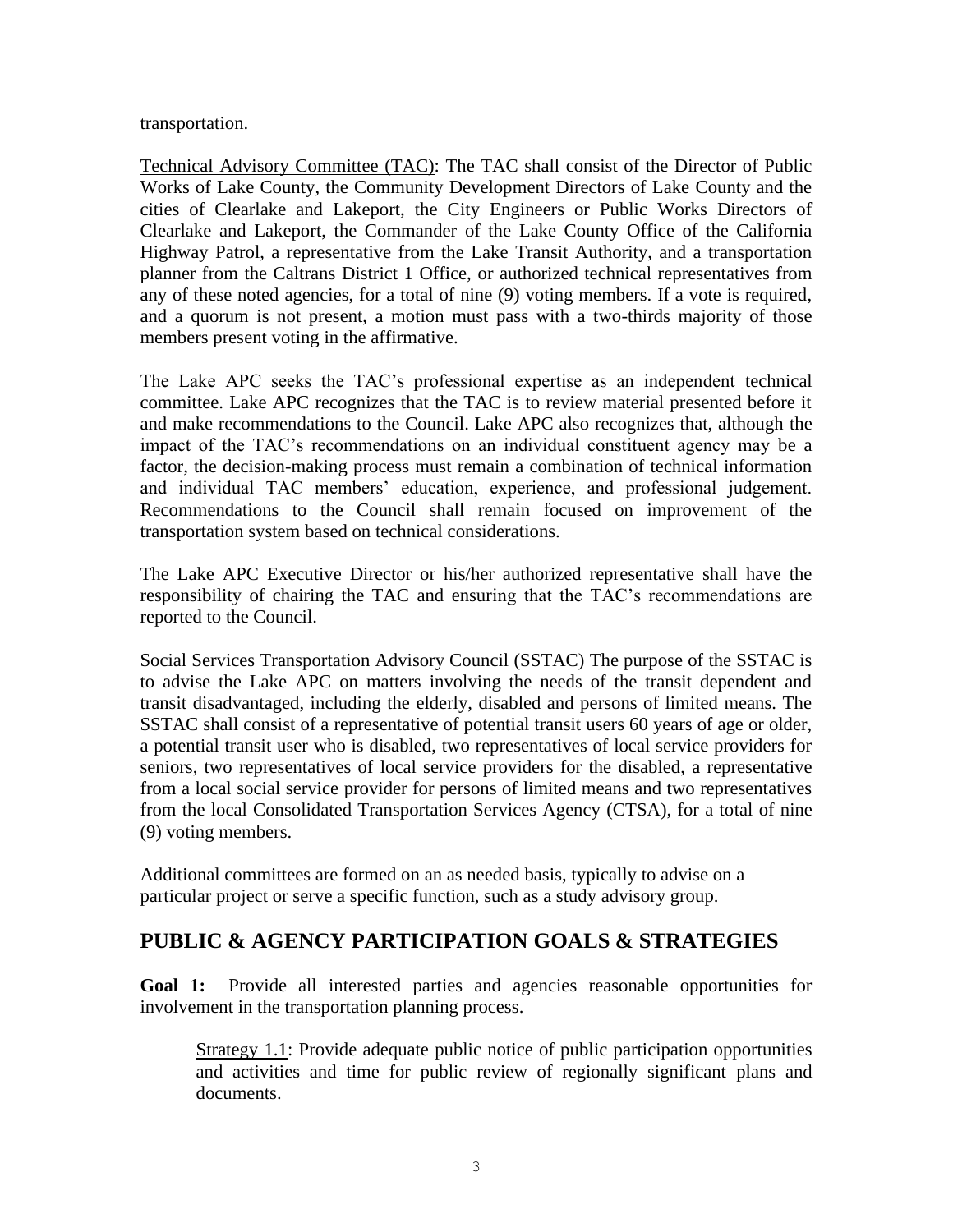Strategy 1.2: Utilize the APC website as a means to alert the public and other agencies of the opportunity for public involvement in the transportation planning process when appropriate.

Strategy 1.3: Evaluate plans, programs, and projects to determine the most appropriate and effective tools and strategies for public and agency involvement and outreach.

Strategy 1.4: Provide the opportunity to comment on draft planning documents to affected local, state, federal and tribal agencies.

Strategy 1.5: Make transportation planning documents available for viewing on the APC website. Regionally significant documents, such as the RTP, shall also be made available at key locations throughout the County including public libraries.

Strategy 1.6: In developing the RTP and other regionally significant plans, the APC will consult with local, state, federal and tribal agencies and officials that may be affected by proposed planning activities, including planning, transportation, environmental, economic development, housing, private industry, and resource agencies, as appropriate.

Strategy 1.7: Prior to adoption, provide additional opportunity for public and agency review and comment if a regionally significant plan, including the RTP, differs significantly from the draft that was made available for public review and raises new material issues which could not reasonably have been foreseen from the public involvement efforts.

Strategy 1.8: During the transportation planning process, the APC and its advisory bodies shall conduct open public meetings in accordance with the Brown Act (CGC Sec. 54950 et seq).

Strategy 1.9: Agendas for all APC board meetings and meetings of standing advisory bodies shall be posted a minimum of 72 hours prior to the meeting.

**Goal 2:** Increase public awareness and understanding of the transportation planning process in Lake County.

Strategy 2.1: Utilize the APC website to increase awareness of current transportation planning activities, and when appropriate, to communicate with the public about specific projects and plans in a non-technical, easily understood format.

Strategy 2.2: Employ visualization techniques as part of public involvement when appropriate.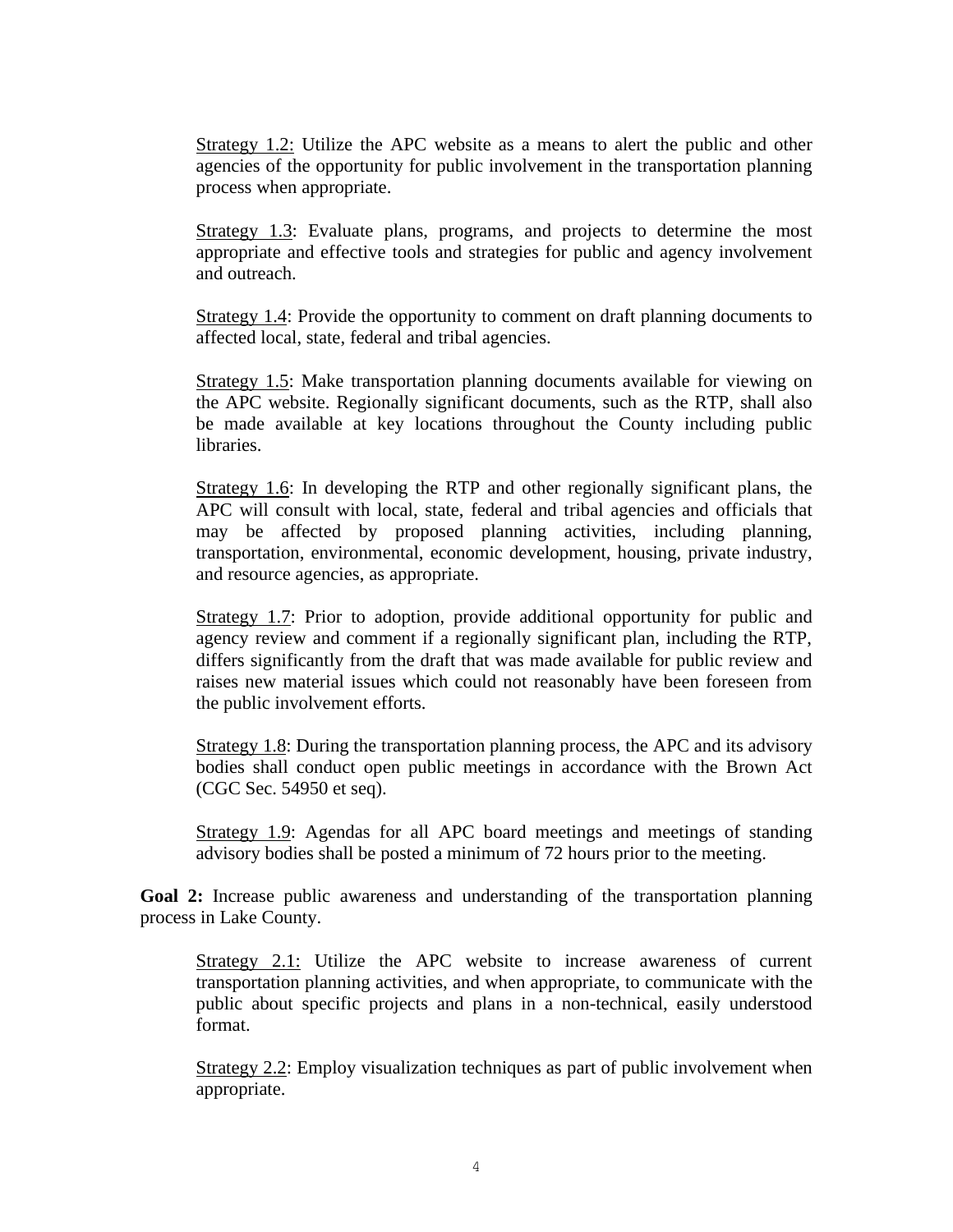Strategy 2.3: Provide information on regionally significant plans and projects to the local media for inclusion in their publications and/or reports.

Strategy 2.4: Maintain the APC website with current transportation planning activities, including reports and plans, as well as agendas and minutes for APC Board meetings.

Strategy 2.5: When appropriate, present information about specific plans and projects at public forums, such as City Council and Board of Supervisors meetings for increased public and governmental awareness.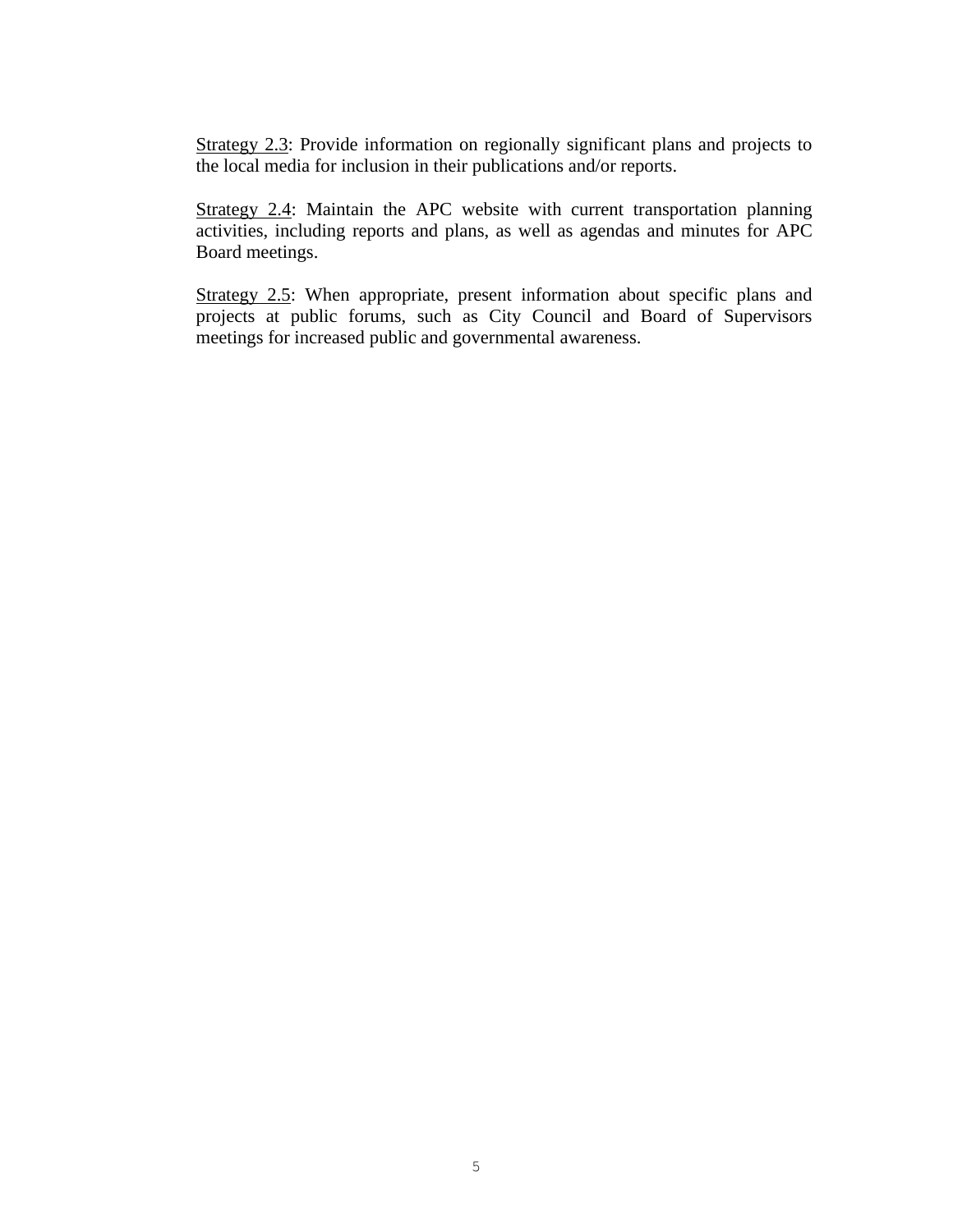**Goal 3:** Ensure accessibility to the transportation planning process and information for all members of the community.

Strategy 3.1: Hold public meetings at locations that are convenient and accessible to the public.

Strategy 3.2: When selecting meeting locations for community outreach activities, prioritize those locations that are accessible by means of public transit.

Strategy 3.3: When appropriate, incorporate tools that allow for alternate methods of participation.

Strategy 3.4: Make transportation planning documents available for viewing on the APC website. Regionally significant documents, such as the RTP, shall also be made available at key locations throughout the County including public libraries.

Strategy 3.5: Make every effort to accommodate requests for accessibility opportunities, including physical accessibility to public meetings as well as accessibility to information.

**Goal 4:** Maintain contact with interested individuals and agencies throughout the process of developing plans and projects.

Strategy 4.1: Encourage early involvement in the transportation planning process by providing timely notification and access to information regarding the development of plans and projects.

Strategy 4.2: Utilize citizen and/or agency advisory groups as a means of providing input to the transportation planning process. For some projects or plans, the TAC or SSTAC may serve this role.

Strategy 4.3: Maintain a contact list of agencies and individuals that may be interested in a specific project or plan.

Strategy 4.4: Identify key individuals and organizations, including small community organizations, that may be interested in or affected by a plan or program.

Strategy 4.5: Prior to adoption, provide additional opportunity for public and agency review and comment if a regionally significant plan, including the RTP, differs significantly from the draft that was made available for public review and raises new material issues which could not reasonably have been foreseen from the public involvement efforts.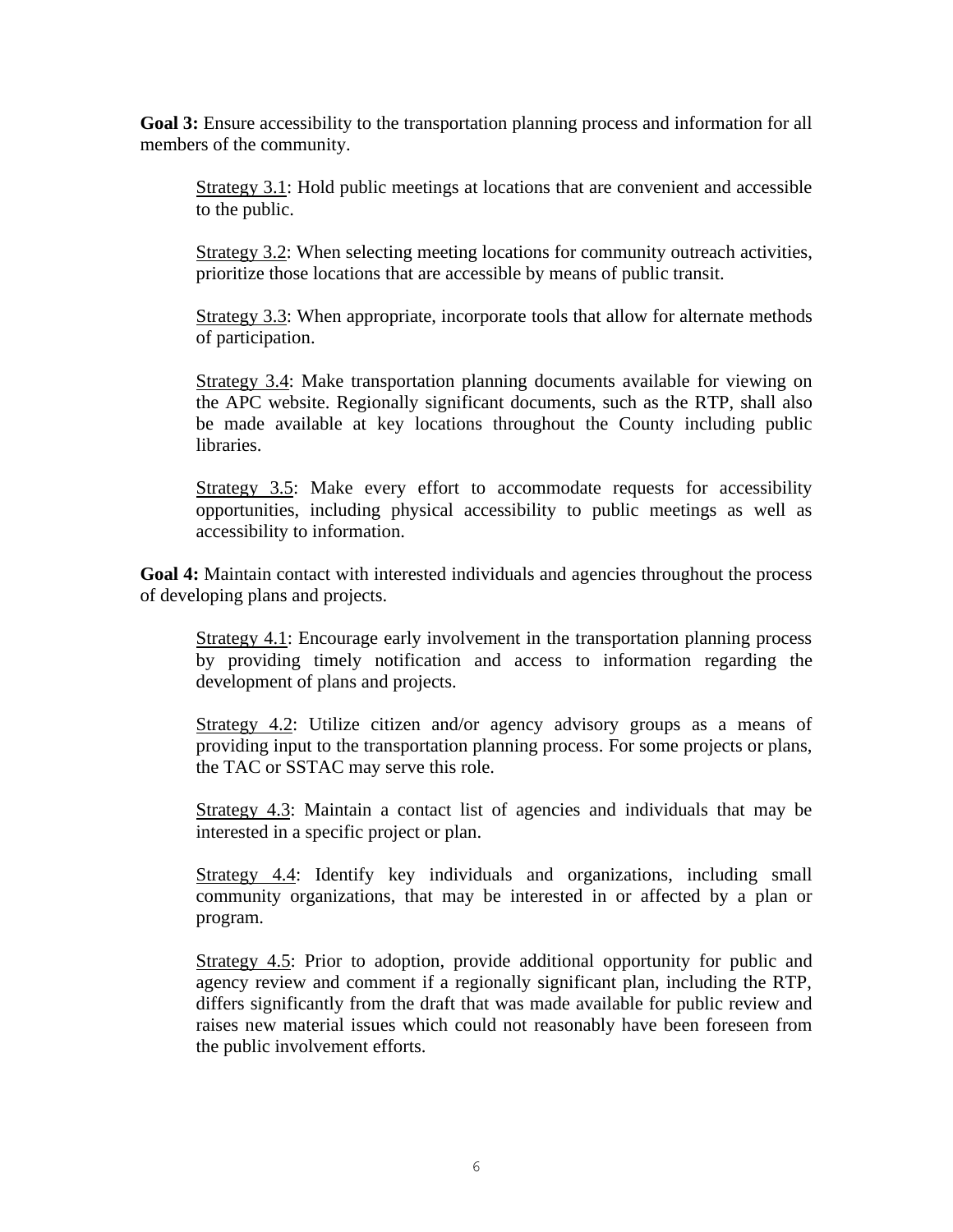Goal 5: Increase opportunities for those traditionally under-served, including the elderly, low income, disabled, and minority households, to participate in the transportation planning process.

Strategy 5.1: Utilize the Social Services Transportation Advisory Council (SSTAC) as a means of obtaining input and recommendations for plans and programs impacting the elderly, disabled and low-income communities, including the RTP and Coordinated Human Services Transportation Plan.

Strategy 5.2: Encourage representation on the SSTAC to be reflective of the underserved communities within Lake County.

Strategy 5.3: Offer key information, such as notices and announcements, in alternative languages when appropriate or requested.

Strategy 5.4: Provide the opportunity for alternative forms of public input (website, email, etc.) for individuals who are unable to attend public meetings or workshops.

Strategy 5.5: When appropriate, utilize alternative media outlets that may target minority or underserved segments of the community.

**Goal 6:** Consider public and agency input and comments as an integral part of F APC's decision making process.

Strategy 6.1: Utilize citizen and/or agency advisory groups as a means of providing input to the transportation planning process. The TAC may serve in this function if appropriate.

Strategy 6.2: Conduct public opinion surveys to help identify the needs, interests and concerns of the population when appropriate.

Strategy 6.3: Consider the input of local, state, federal, and tribal agencies during the decision-making process.

Strategy 6.4: As appropriate, incorporate concerns, issues, and suggestions of the public and agencies when developing plans and projects.

**Goal 7:** Consult with tribal governments within Lake County and provide opportunities for tribal government input into the transportation planning process.

Strategy 7.1: Provide early notice of the development of transportation plans and programs to all tribal governments within Lake County.

Strategy 7.2: Provide the opportunity for direct consultation with tribal councils and/or administrators as part of the transportation planning process.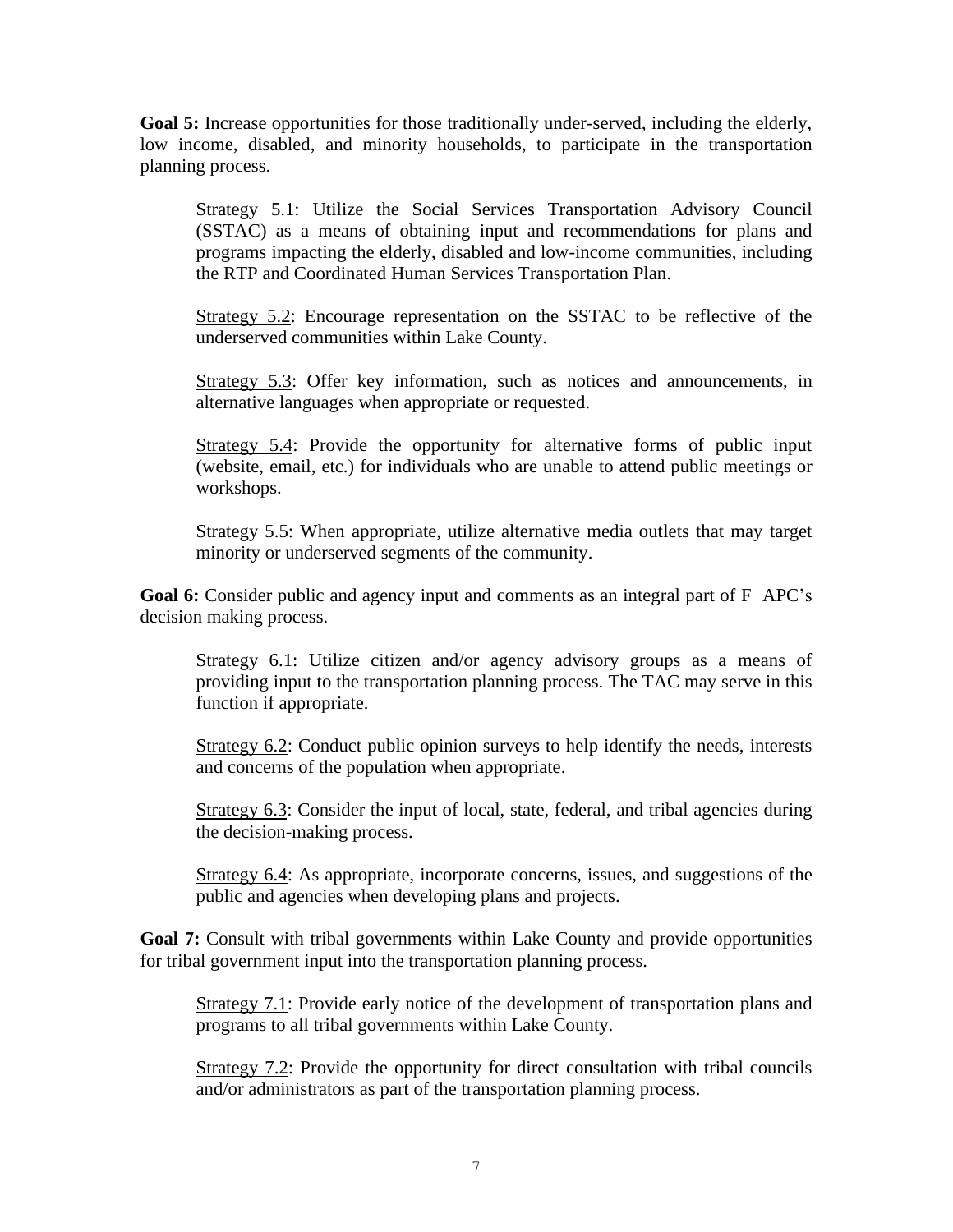Strategy 7.3: Provide the opportunity for tribal governments and the tribal community to review significant plans and programs, including the Regional Transportation Plan and the Regional Transportation Improvement Program.

## **PUBLIC PARTICIPATION TOOLS**

This section describes the public participation tools used by the APC.

#### **Most Common Public Participation Tools:**

APC Website: the APC's website, www.lakeapc.org, provides the APC's contact information, public notices, and meeting agendas and minutes. The site also includes transportation plans and programs, local transportation studies, and documents for public review and comment.

Contact Lists: APC staff maintains a master list of all contacts, including public agencies, businesses, community groups, and members of the public. The list is used to establish and maintain a list of e-mail and regular mail contacts for general communications, electronic meeting notifications, and announcements.

Legal Advertisements: Legal notices are required to be published in a newspaper of countywide circulation. The APC typically publishes notices in the Lake County Record Bee. Notices for items that may be of greater regional concern may also be published in Clearlake Observer. Notices may advertise meetings, agendas, or public comment periods on proposed plans, programs, or documents. The timeframe required for publication of legal notices varies depending on the type of project or plan being considered.

Project Workshops/Open-Houses: Public and agency workshops are often held during development of various transportation plans. Workshops may be held at the initial stage of plan development and later in the process to allow the public opportunity to comment on a draft plan or project concept. These are typically casual, open meeting formats. Notices of workshops may be advertised in the newspaper and on the website and often promoted through direct mailings or emails as well.

Small Group Meetings: These types of meetings would typically be with study or project advisory groups convened for specific projects. Meetings of these groups would take place during project development and for project or plan review.

Public Hearings: Public hearings are used to solicit public comments on a project or issue being considered by the APC. Hearings provide a formal setting for citizens to provide comments to APC or another decision-making body. The requirement for a formal public hearing is usually statutorily established as is the need to publish a legal notice for the public hearing.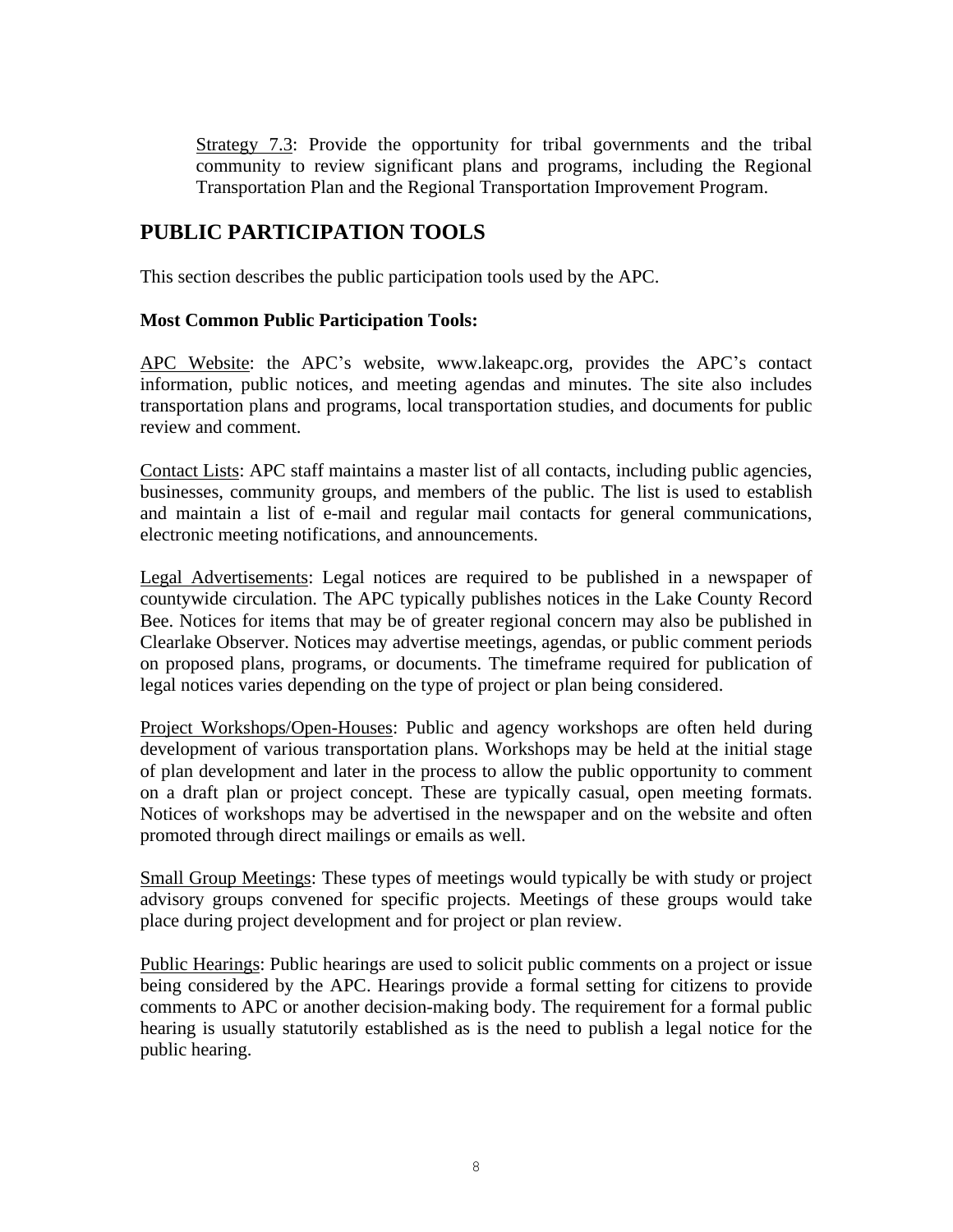Press Releases: Press releases are sent to local media (newspaper, television, and radio) to announce upcoming meetings and activities and to provide information on specific issues being considered by the APC or its committees.

Availability of Plans and Documents: Documents at all stages will be available for review by the public at the APC office and on the APC website. A copy of key regional draft documents, such as the RTP, may also be made available at other locations throughout the County, such as the public libraries.

### **Other Possible Tools for Public Outreach**

Display Ads: Display ads in newspapers or on websites may be used to promote meetings that are not regularly scheduled or agenda items that may be of wide public interest. They are used to reach a larger audience than those that typically read legal ads. Display ads may also be used to advertise public comment periods on proposed plans, programs, or documents.

Direct Mailings: Letters or announcements may be mailed to lists of individuals or agencies regarding a specific project. Typically, the mailing list will be customized for a specific project.

Posters and Flyers: This tool would typically be used to promote a public workshop or meeting. The posters and flyers would be distributed at public places, such as city halls, libraries, and community centers for display. The announcement may contain a brief description of the purpose of the meeting/event, the time(s) and location(s), and contact information. Posters and flyers may be used to reach a large audience that cannot be reached using direct mailings and/or newsletters.

Surveys: Surveys may be used to gauge public opinion on certain issues. This tool has been used in the past to measure public support of a sales tax measure for transportation.

Radio and Television Ads: Paid radio and television ads may be used to generate public interest and involvement.

Member/Project Partner Agencies: The APC may ask that member agencies (County and cities) or project partner agencies (such as Caltrans) share information about projects, events, or public engagement opportunities on their websites, social media accounts, or by other commonly used means.

## **PUBLIC PARTICIPATION PERFORMANCE MEASURES**

The strategies and goals contained in this plan will be reviewed periodically to analyze their effectiveness and determine if modification to this plan is necessary. Strategies may be modified and additional strategies may be added to improve the public participation process.